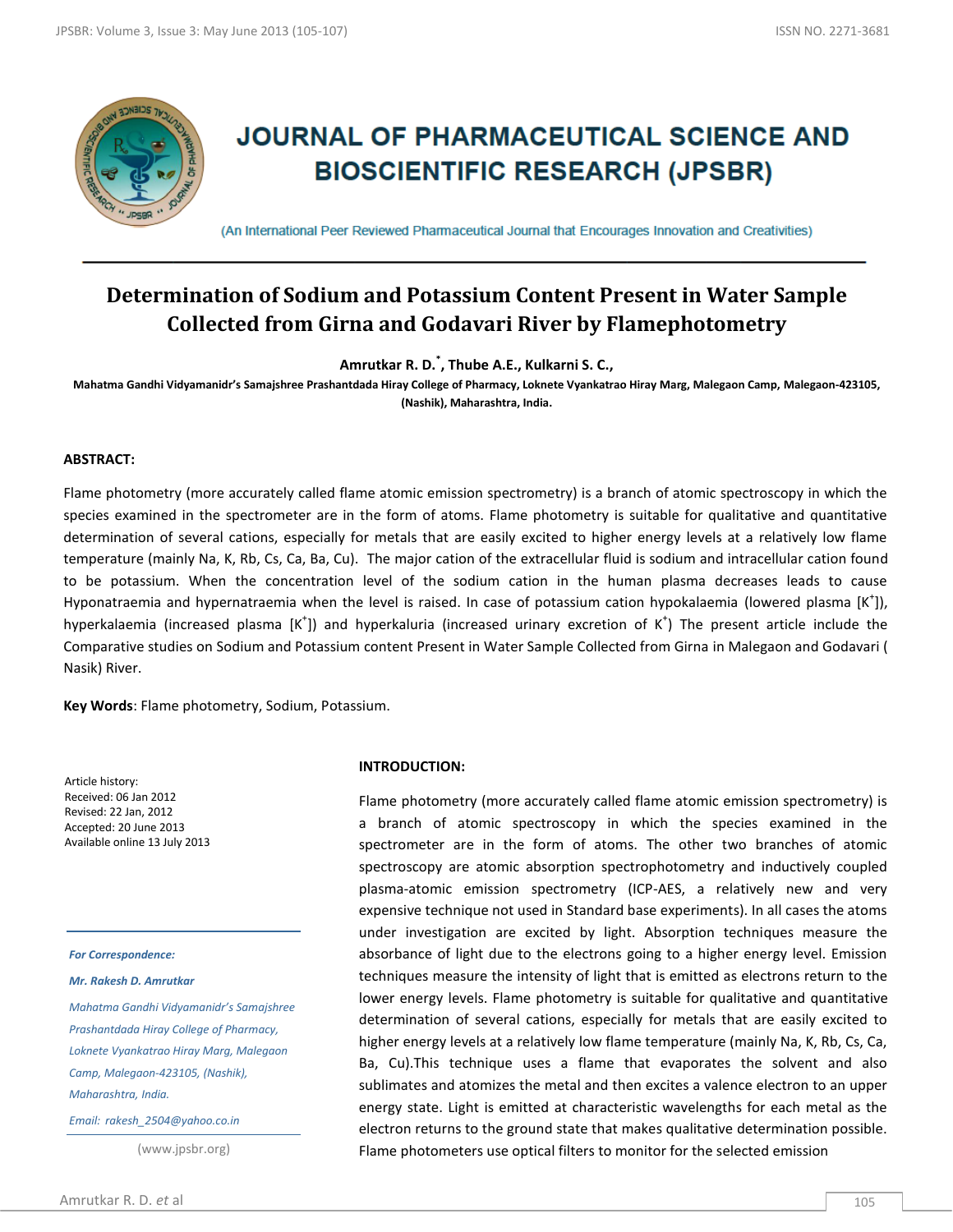wavelength produced by the analyte species. Comparison of emission intensities of unknowns to either that of standard solutions (plotting calibration curve), or to those of an internal standard (standard addition method), allows quantitative analysis of the analyst metal in the sample solution. Flame photometry is based on measurement of intensity of light emitted when metal is introduced into a flame. A photoelectric flame photometer is a device used in inorganic chemical analysis to determine the concentration of certain metal ions, among them sodium, potassium, lithium, and calcium. The wavelengths of the colour tell us what the element is and the color intensity tells us how much element is present. Flame photometry is also named as flame emission spectroscopy because of use of flame to provide the energy of excitation to atoms introduced into the flame. In principle, it is a controlled flame test with the intensity of the flame colour quantified by photoelectric circuitry. The sample is introduced to the flame at a constant rate. Filters select which colours the photometer detects and exclude the influence of other ions. Before use, the device requires calibration with a series of standard solutions of the ion to be tested. The spectrophotometric technique as proven to be one of the most reliable and used techniques for the determination of concentration of Sodium, Potassium, Calcium and Magnesium.

#### **MATERIAL AND METHODS:**

**Material:** Sodium Chloride, Potassium Chloride, Distilled water, Water sample collected from Girna and Godavari River.

#### **Instrument:**



**Figure 1 Flame photometer (Make-Elico-Model-CL220)**

**Apparatus:** Volumetric flasks, beaker, Glass rod, Magnetic stirrer.

#### **Preparation of standard solution:**

An analytical reagent quality sodium chloride (NaCl) is weigh

and transfers it into 1 liter volumetric flask through a funnel. Simultaneously weigh 1.909 gm of analytical reagent quality of potassium chloride (KCl) and transfer it into the same volumetric flask through the same funnel. Add double distilled water to the flask, dissolved the crystals and make up the solution to the mark with double distilled water. The stock standard solution contains 1000 ppm/1000 ppm of sodium and potassium. From this stock standard solution 100, 80, 60, 40, 20 ppm solution of lower concentration was prepared. Aspirate Distilled Water and set the read out 00 by adjusting the zero control. Aspirate the standard solution that has higher concentration adjust the nobe to 100. For optimum performance the instrument should be allow 15 min to warm up during this warm up period a blank demonized water sample should be aspirated. Emissions were noted for all standard solution. Lastly water sample solutions were aspirated and emission was noted.

## **PROCEDURE:**

## **Operating instruction:**

- 1. Switch the instrument on.
- 2. Open the lid of filter chamber. Insert appropriate filter for the test opening and close the lids.
- 3. Insert the free end of the PVC take up capillary in distill water or the reagent. Adjust set zero controls to obtain 00 display on read out.
- 4. Insert the free end of the PVC take up capillary in the Na/Ca and K/Li working solution of highest concentration of the element to be determined.
- 5. Set the coarse selector of the each channel to low, medium or high range as depending on the working standard of highest concentration. Calibration in each channel.
- 6. Adjust the control of each channel to obtain a display exactly 100 on the read out of the channel.
- 7. Repeat operation of steps 3 and 6 to ensure 00 and 100 are display respectively when the blank and the working standard solution of highest concentration are aspirated into the flame.
- 8. Insert the free end of the PVC take up capillary in distilled water for a minute or two to wash the mixing chamber thoroughly before the actual test.
- 9. Insert the free end of the PVC take up capillary in the sample read the value of the concentration as displayed in the read out.
- 10. Feed the working standard solution of known concentration from time to time in a series of test to check the calibration. Check the 00 with the blank solutions. beakers, Glass rod *etc.*